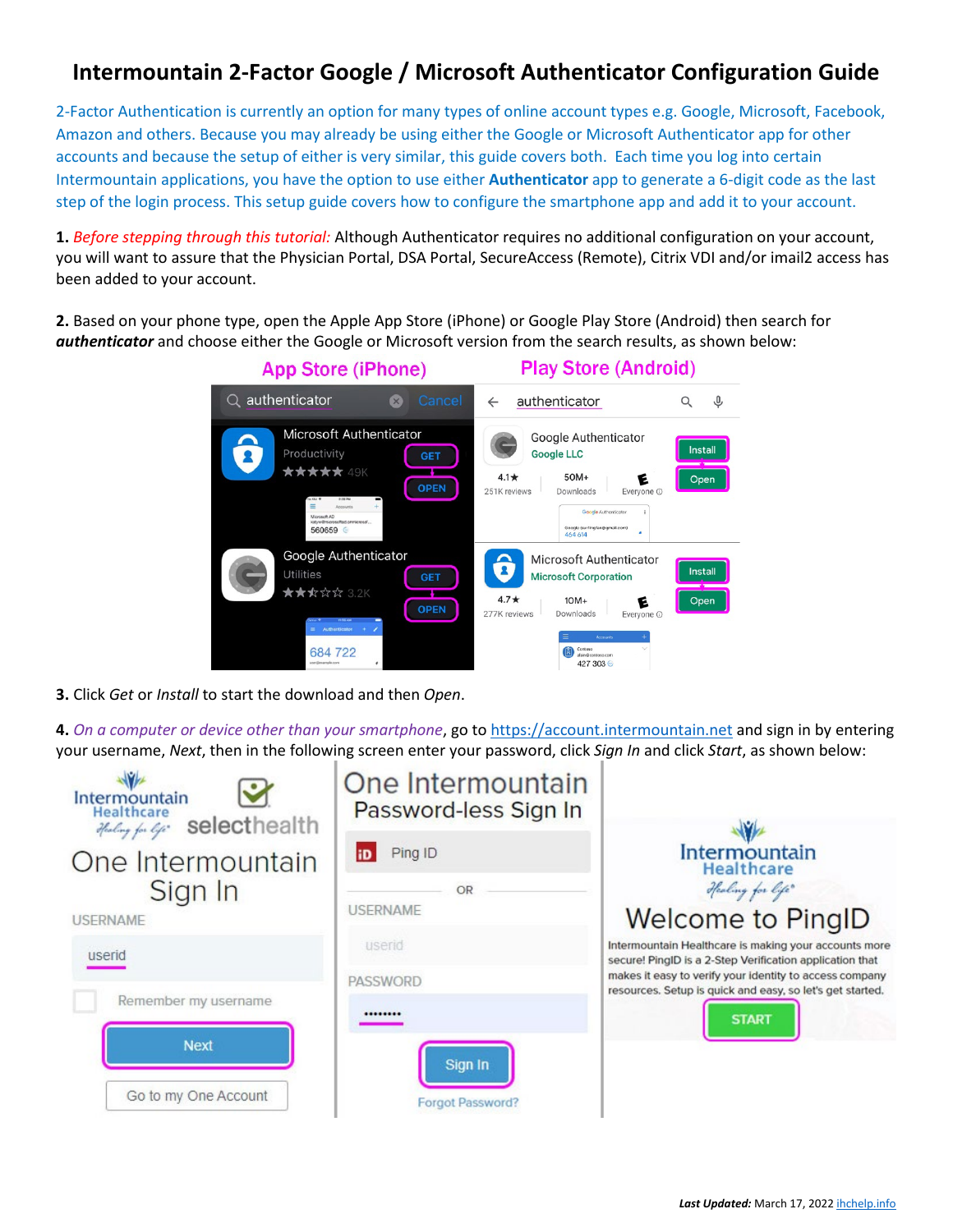**5a.** The *Add a New Device* window will appear. Click *Authenticator* which will open the *Authenticator Pairing* window. Per your preference, follow the instructions for EITHER Google OR Microsoft Authenticator: **5b. Google Authenticator**: Select *Scan barcode* in the app on your phone, allow the app to access your phone's camera (if prompted), then scan the QR Code showing on your computer screen, like what is shown under 5a. Once the phone app starts generating 6-digit codes, click *Next* on your computer/device, below the QR Code. In the following window, enter the 6-digit code from the phone app and click *Next.* Your enrollment is complete when the window closes.

**5c. Microsoft Authenticator**: In the app on your phone, select *Add Account* or the **+** symbol in the upper right corner then choose *Other* as the account type. Select *Continue* on the message related to backup, allow the app to access your phone's camera (if prompted), then scan the QR Code showing on your computer screen, like what is shown under 5a. Once the phone app starts generating 6-digit codes, click *Next* on your computer/device, below the QR Code. In the following window, enter the 6-digit code from the phone app and click *Next.* Your enrollment is complete when the window closes.



**6a.** Back at the One Intermountain dashboard, if you click *View My Login Choices,* you can see your Authenticator device under Ping ID, which is also the management tool used for all authenticator options. **6b.** If you need to make changes to your Authenticator device, on the *Login Choices* page, find the *Ping ID* section and click *Manage PingID Devices* to open the PingID device management page.

**6c.** The PingID device management window should open and you should see your Authenticator under *My Devices*, which confirms that you have successfully enrolled your authenticator for 2-Factor authentication. Changes can be made by clicking the gray menu (3 lines with a down arrow) on the right side.

**7.** Once you have added 2-Factor Authentication (Authenticator, in this case), it is suggested that you go to **Login Choices** -> Recovery Codes, click *Add Codes* then follow the instructions on the page and click *Close*. *(Visual on following page)*